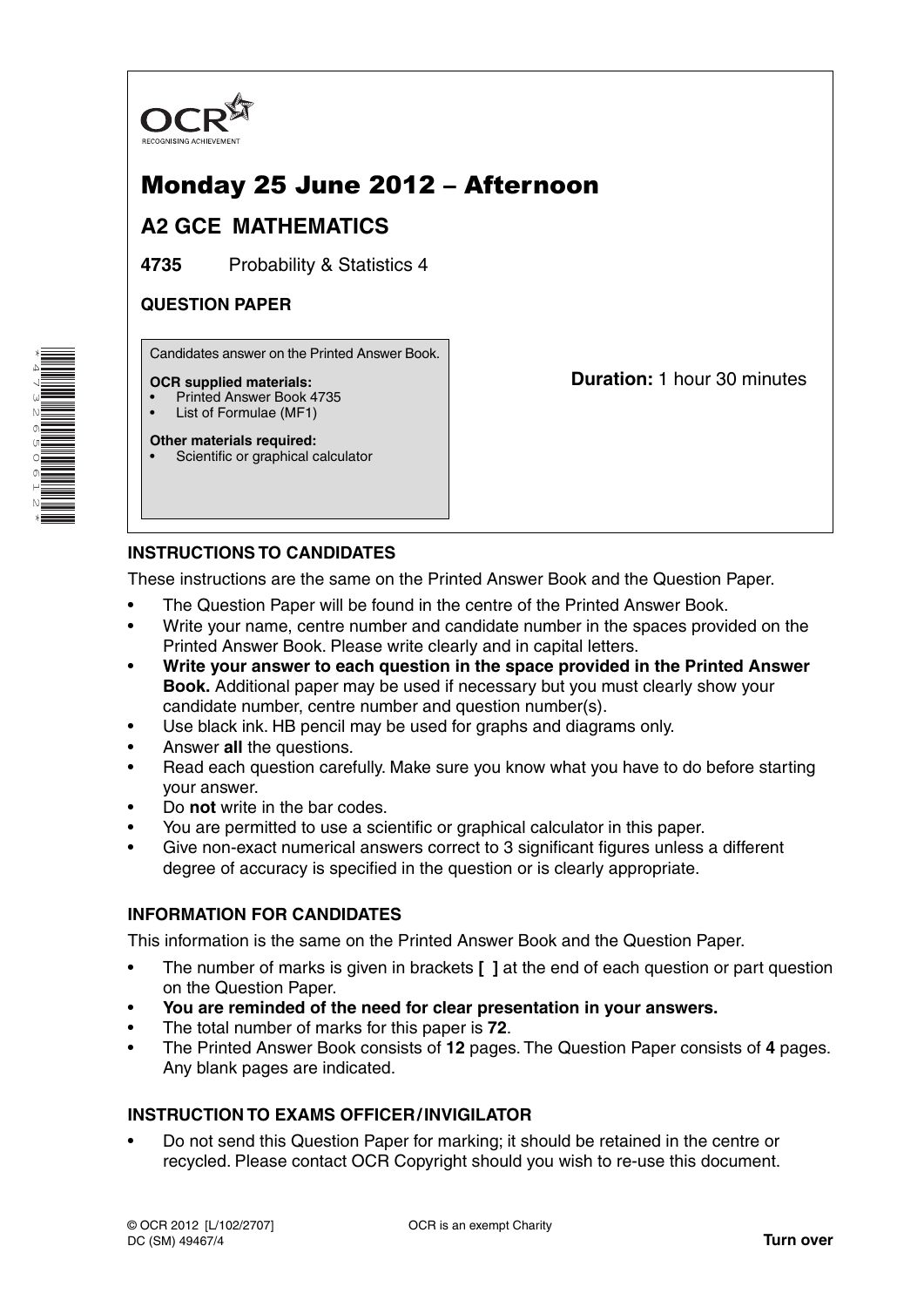- **1** Independent random variables *X* and *Y* have distributions B(7, *p*) and B(8, *p*) respectively.
	- **(i)** Explain why  $X + Y \sim B(15, p)$ . [1]
- **(ii)** Find  $P(X=2 | X+Y=5)$ . [4]
- **2** The continuous random variable *X* has probability density function given by

$$
f(x) = \begin{cases} 4xe^{-2x} & x \ge 0, \\ 0 & \text{otherwise.} \end{cases}
$$

**(i)** Show that the moment generating function (mgf) of  $X$  is

$$
\frac{4}{(2-t)^2}, \text{ where } |t| < 2. \tag{4}
$$

- **(ii)** Explain why the mgf of  $-X$  is  $\frac{4}{10}$  $(2 + t)$  $\frac{1}{2}$  . [1]
- (iii) Two random observations of *X* are denoted by  $X_1$  and  $X_2$ . What is the mgf of  $X_1 X_2$ ? **[1]**
- **3** Because of the large number of students enrolled for a university geography course and the limited accommodation in the lecture theatre, the department provides a filmed lecture. Students are randomly assigned to two groups, one to attend the lecture theatre and the other the film. At the end of term the two groups are given the same examination. The geography professor wishes to test whether there is a difference in the performance of the two groups and selects the marks of two random samples of students, 6 from the group attending the lecture theatre and 7 from the group attending the films. The marks for the two samples, ordered for convenience, are shown below.

| Lecture theatre: 30 36 48 51 59 62   |  |  |  |  |
|--------------------------------------|--|--|--|--|
| Filmed lecture: 40 49 52 56 63 64 68 |  |  |  |  |

- **(i)** Stating a necessary assumption, carry out a suitable non-parametric test, at the 10% significance level, for a difference between the median marks of the two groups. **[7]**
- **(ii)** State conditions under which a two-sample *t* -test could have been used. **[1]**
- **(iii)** Assuming that the tests in parts **(i)** and **(ii)** are both valid, state with a reason which test would be preferable. **[1]**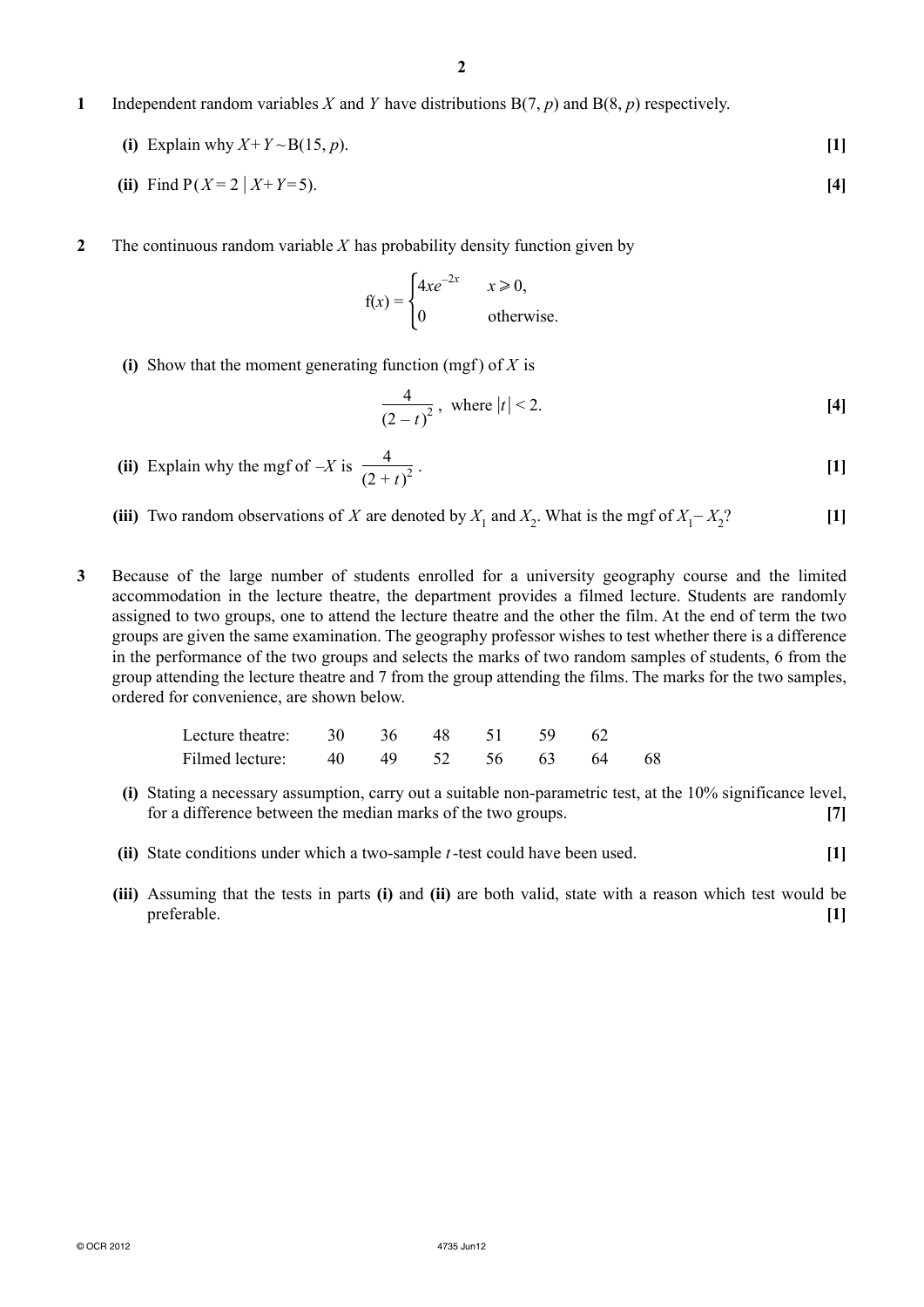#### **4** The random variable *U* has the distribution Geo ( *p*).

**(i)** Show, from the definition, that the probability generating function (pgf) of  $U$  is given by

$$
G_U(t) = \frac{pt}{1 - qt}, \text{ for } |t| < \frac{1}{q},
$$

where  $q = 1 - p$ . **[3]** 

(ii) Explain why the condition 
$$
|t| < \frac{1}{q}
$$
 is necessary.

**(iii)** Use the pgf to obtain  $E(U)$ . **[3]** 

Each packet of Corn Crisp cereal contains a voucher and 20% of the vouchers have a gold star. When 4 gold stars have been collected a gift can be claimed. Let *X* denote the number of packets bought by a family up to and including the one from which the  $4<sup>th</sup>$  gold star is obtained.

$$
(iv) Obtain the pgf of X.
$$
 [2]

(v) Find 
$$
P(X = 6)
$$
. [3]

- **5** A one-tail sign test of a population median is to be carried out at the 5% significance level using a sample of size *n*.
	- **(i)** Show by calculation that the test can never result in rejection of the null hypothesis when  $n = 4$ . [2]

The coach of a college swimming team expects Elena, the best 50 m freestyle swimmer, to have a median time less than 30 seconds. Elena found from records of her previous 72 swims that 44 were less than 30 seconds and 28 were greater than 30 seconds.

 **(ii)** Stating a necessary assumption, test at the 5% significance level whether Elena's median time for the 50 m freestyle is less than 30 seconds. **[9]**

 $\mathbf{C}^{\prime}$ 

**6** The random variables *S* and *T* are independent and have joint probability distribution given in the table.

|  |               |      | ι٦   |      |
|--|---------------|------|------|------|
|  |               |      |      |      |
|  |               | a    | 0.18 | n    |
|  | $\mathcal{D}$ | 0.08 | 0.12 | 0.20 |

| (i) Show that $a = 0.12$ and find the value of b. | [6] |
|---------------------------------------------------|-----|
| (ii) Find $P(T - S = 1)$ .                        |     |

**(iii)** Find Var  $(T - S)$ . **[4]** 

#### **Questions 7 and 8 are printed overleaf.**